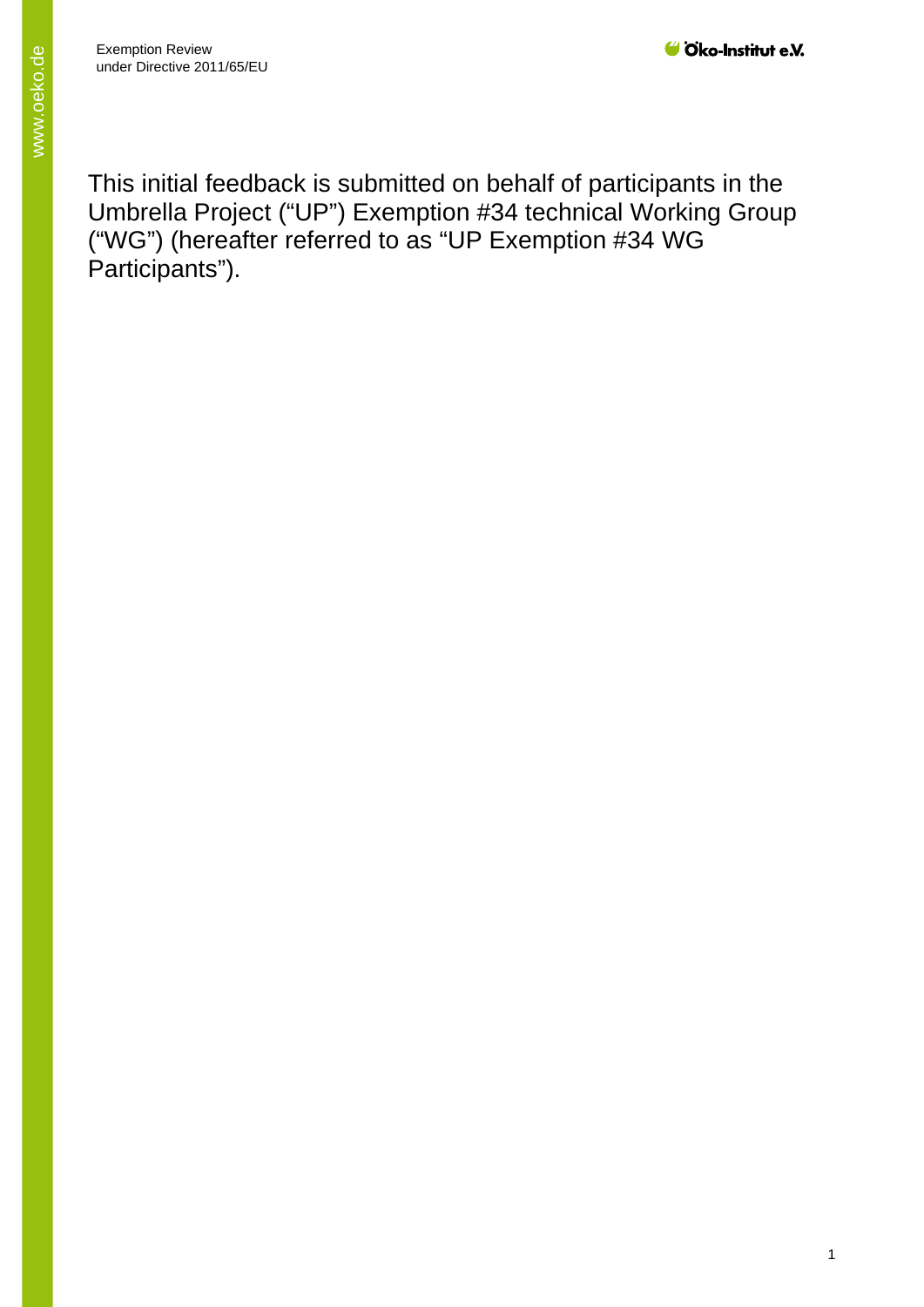# **Clarification Questionnaire Exemption No. 34**

# *Exemption for "***Lead in cermet-based trimmer potentiometer elements***"*

#### **Abbreviations and Definitions**

| EEE.             | <b>Electrical and Electronic Equipment</b>                                                                |
|------------------|-----------------------------------------------------------------------------------------------------------|
| Umbrella Project | RoHS Umbrella Industry Project                                                                            |
| Pb               | Lead                                                                                                      |
| <b>PbO</b>       | Lead Oxide                                                                                                |
| <b>RoHS</b>      | Directive 2011/65/EU on the Restriction of Hazardous Substances in Electrical<br>and Electronic Equipment |

## **Background**

The Oeko-Institut has been appointed by the European Commission, within a framework contract<sup>[1](#page-1-0)</sup>, for the evaluation of applications for exemption from Directive 2011/65/EU (RoHS), to be listed in Annexes III and IV of the Directive.

Your organisation (GE on behalf of the Umbrella Project) has submitted a request for the renewal of the above-mentioned exemption, which has been subject to an initial evaluation. A summary of the main argumentation for justifying the request is provided below as a first basis to be used in the stakeholder consultation planned as part of this assessment.

Please read the summary of the argumentation provided to ensure that your line of argumentation has been understood correctly and provide answers to the questions that follow that address aspects requiring additional information and/or clarification.

# **1. Summary of argumentation of applicant on the justification of the exemption**

# **1.1. Background**

On behalf of the Umbrella Project General Electric applies for the renewal of Ex. 34 of Annex III of the RoHS Directive:

#### *"Lead in cermet-based trimmer potentiometer elements"*

The Umbrella Project submitted two applications (RoHS Umbrella Industry Project 2020b; 2020a) for this purpose, one applying for the exemption for categories 1-10 and a second application applying for the exemption for category 11. It applies for the exemption for the maximum duration applicable to each category (5-7 years).

<span id="page-1-0"></span><sup>1</sup> The contract is implemented through Framework Contract No. ENV.B.3/FRA/2019/0017, led by Ramboll Deutschland GmbH.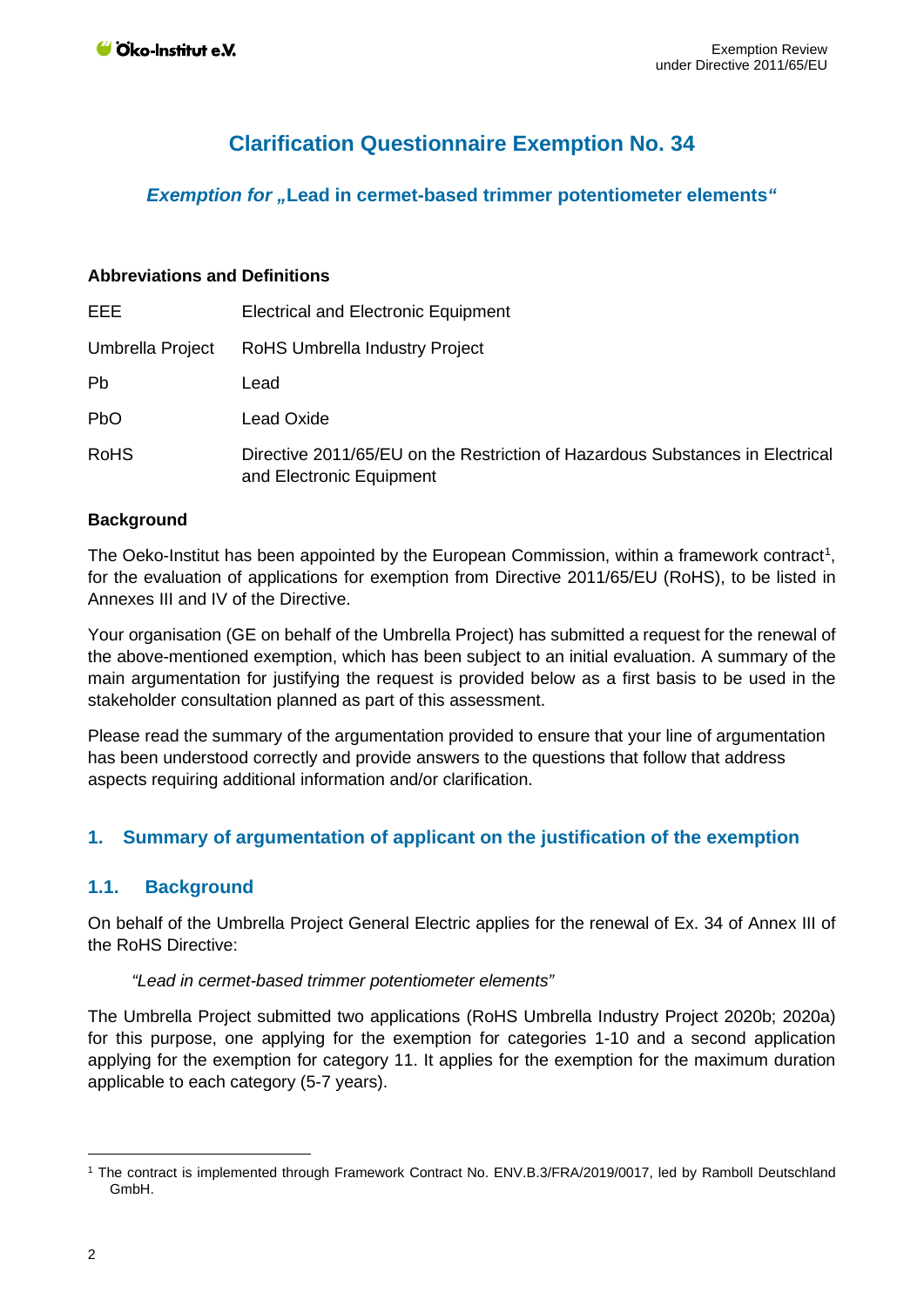# **1.2. Volume of lead to be placed on the EU market through the exemption**

The RoHS Umbrella Industry Project (2020b) specifies that the content of lead-oxide (PbO) in the homogenous material (glass) is 40-50%. As for the amount of Pb placed on the market through these articles, EEE are used in a wide range of final products and markets, and the Umbrella Project contends that it is impossible to provide a precise figure of the amount of lead included in glass and ceramic components in the EU for EEE.

## **1.3. Technical description**

Lead is explained to be used in resistive inks in glass to obtain appropriate physical characteristics as a functional element in potentiometers. Potentiometers are electronic components the resistance of which can be varied manually by the user. These contain a resistive material (the cermet) and a sliding contact that is moved across the cermet surface to vary the component's electrical resistance. (RoHS Umbrella Industry Project 2020b)

## **1.4. Applicant's justification for the requested exemption**

RoHS Umbrella Industry Project (2020b) specifies mechanical endurance and contact resistance variation as critical properties provided by lead in this application. Further characteristics are detailed for cermet potentiometers that contain lead:

- Long lifetime, typically up to 50,000 rotation cycles;
- Low temperature coefficient (TC) 50 ppm/°C which is lower than other types of potentiometer;
- High level of heat dissipation:
- Wide operating temperature range,  $-55$  °C to  $+125$  °C;
- Higher wattage rating, e.g. 3 watts;
- Low reactance at high maximum frequency;
- Good resolution (resolution is the smallest possible change in resistance ratio);
- Low electrical noise when resistance is adjusted;
- Small size enabling use in high density microelectronic circuits.

For replacement, the following issues also have to be taken into account, for cermet trimmers using lead: (RoHS Umbrella Industry Project 2020b)

- can be of a very small size, unlike all other types;
- are not sensitive to Electrostatic Discharge (ESD), unlike some other types;
- do not need reverse polarity or surge protection, unlike other types;
- can work at high temperature without Ohm-value drift.

## **1.4.1. Availability of alternatives (Substitution or Elimination, roadmap to substitution, reliability of substitutes)**

RoHS Umbrella Industry Project (2020b) state that despite extensive research, no suitable substance for substituting Pb has been identified. Boron, phosphorus, zinc, tin, bismuth, etc., have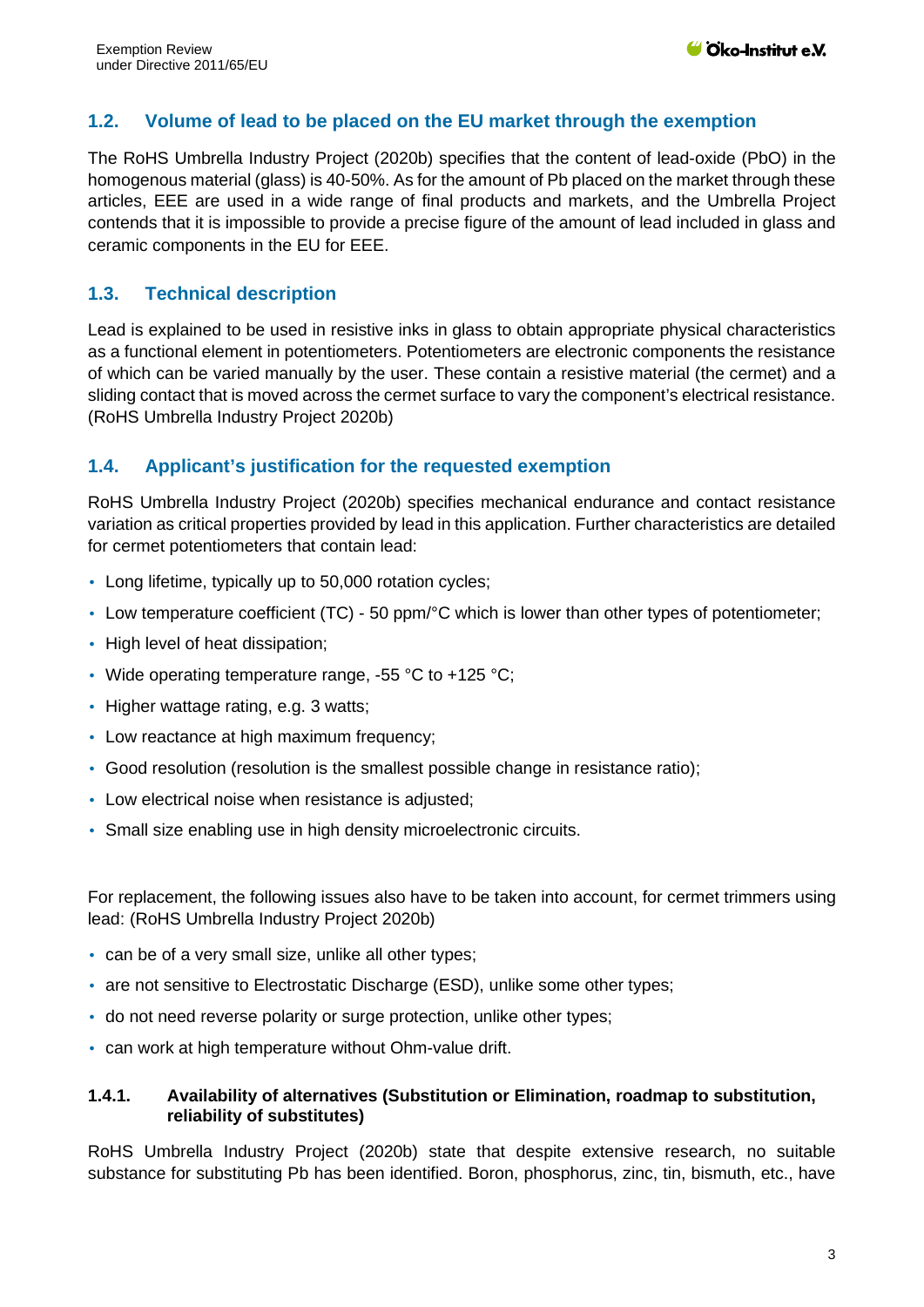been investigated as elements for substituting Pb as a constituent element of glass. However, these potential substitute materials, when compared with lead-containing glasses, give chemical stability and mechanical strength of the glasses that are both inferior and are insufficient to meet the required functionality. This inferior performance results in significantly shorter lifetimes, resulting in the equipment reaching end of life much sooner than is required for the end-use equipment. Tests also showed that substitute-types of lead-free glass resulted in the generation of electrical noise, which is unacceptable for most applications. The critical point is explained to be the surface roughness of the ink after firing, which quickly degrades the sliding contact (wiper) or creates unacceptable electrical noise.

According to RoHS Umbrella Industry Project (2020b), preliminary tests with lead-free inks seem to show that a lubricant shall be necessary. Even with a lubricant, the same performance is not expected to be reached with all ohmic values

As for technical alternatives, RoHS Umbrella Industry Project (2020b) explains that alternative types of potentiometer have different technical performance and are also larger, making them unsuitable in applications where cermet trimmer potentiometers are used. There are many types of potentiometers (variable resistors) on the market, but each type has a unique combination of performance criteria which determines when they are suitable. The application provides a table (pg. 10) comparing these properties for various potentiometer types (conductive plastic, carbon and wire wound) to show how the combination of performance of cermet's is different to all other types of potentiometer and so one type cannot be substituted by another and achieve the same performance.

The cermet type provides a performance with no drift for hundreds of hours at 150°C. With Bakelite (carbon) inks for example, there are several %-points of drift for every 96 hours of testing at 125°C. Cermet is robust enough to withstand the force of the wiper. Particularly in miniature devices, accurate, repetitive determination of the force of the wiper is difficult. For cermet -based units, a wiper force from 10cN up to 150cN can be used. Bakelite pots are of a poorer quality than Cermet. The wear of the inks used on Bakelite is quicker than the Cermet ones. Cermet potentiometers can work up to 125°C, and can work up to 210°C under defined circumstances.

Additional alternative technologies to cermet trimmer/ potentiometers are mentioned, however without giving more detail:

- Conductive plastic inks;
- Other technology (optic, magnetic, digital).

## *1.4.2.* **Environmental and health arguments** *(also LCA aspects)*

Environmental arguments were not raised as the main justification for this exemption.

#### **1.4.3. Socio economic aspects**

RoHS Umbrella Industry Project (2020b) states that deletion of this exemption would prevent the sale of thousands of types of electrical equipment that rely on these into the EU. These types of equipment will include essential medical devices, test equipment, IT, telecoms, industrial controls etc., that are essential for health, environmental protection and manufacturing businesses in the EU.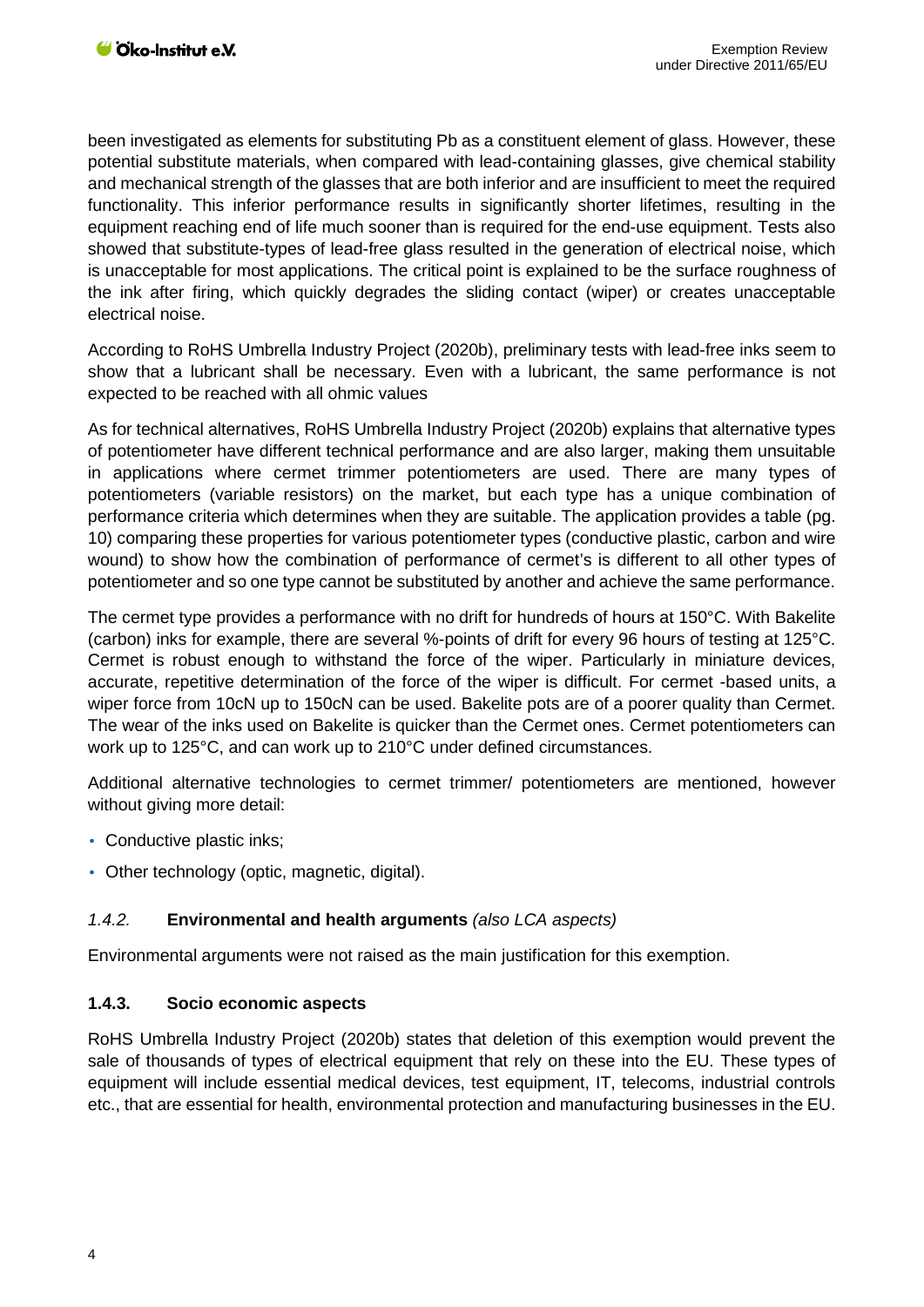# **2. Clarification Questions**

- 1. Though a precise estimation of the amount of Pb entering the EU market through this exemption is explained not to be possible, please provide as a minimum a rough range to clarify if the amounts range in a few kg, a few tonnes or more. **Less than 10 kg/yr of Pb element present into the glass frits and lead monoxide (both present in inks composition) for Sfernice Potentiometers & Trimmers department.**
- 2. Are all the characteristics detailed under Section 1.3 above (or under pg. 10 of your application) of relevance to substitutes for this application? Please provide measurable parameters for these characteristics to clarify in relation to what minimum performance substitutes are to be measured for comparability. **The main parameters demonstrating the quality of a potentiometer are as follows :**
	- **- "total resistance drift percentage";**
	- **- "wiper-track contact resistance variation percentage";**
	- **- "percentage of the maximum wiper-track contact resistance"**
	- **- => all of these three parameters to be measured during forthcoming tests. Among them: mechanical endurance, electrical endurance, thermal shock cycles.**
- **3.** You refer to lead based cermet trimmers not being sensitive to Electrostatic Discharge, "unlike some other types". Please clarify what other components are referred to and how they perform in comparison with cermet trimmers. **Potentiometers made with CerMet ink that are less ESD-sensitive than potentiometers made with a carcer ink. It has been shown that a couple of kilovolt can be applied without causing functional damage.**
- 4. You refer to lead based cermet trimmers not needing reverse polarity or surge protection, "unlike some other types". Please clarify what other components are referred to and how they perform in comparison with cermet trimmers. **Yes, "surtension" should be a peak (not long-term)**
- 5. Please provide illustrations of the comparative lifetimes and the comparative electrical noise of lead-based and lead-free articles.
- 6. Very little detail is provided on the alternative technologies: "Conductive plastic inks; Other technology (optic, magnetic, digital)" – please explain what the current status is of these in relation to potential substitution and why these technologies could not eliminate some or all of the cermet potentiometer application range. **Some fields such as aeronautics are rather conservative. To have in mind that if they show interest in a new technology, it would take them several years to start introducing it to their airplanes.**
- 7. Potentiometers are also mentioned in the application for Ex. 7(c)-I. This exemption excludes applications covered by Ex. 34 from its scope. Please explain if applications covered by this exemption could in theory be covered by Ex. 7(c)-I for "Electrical and electronic components containing lead in a glass or ceramic other than dielectric ceramic in capacitors, e.g. piezoelectronic devices, or in a glass or ceramic matrix compound" an why these exemptions should not be merged, with Ex. 34 appearing as a separate item of Ex.  $7(c)-1$ .